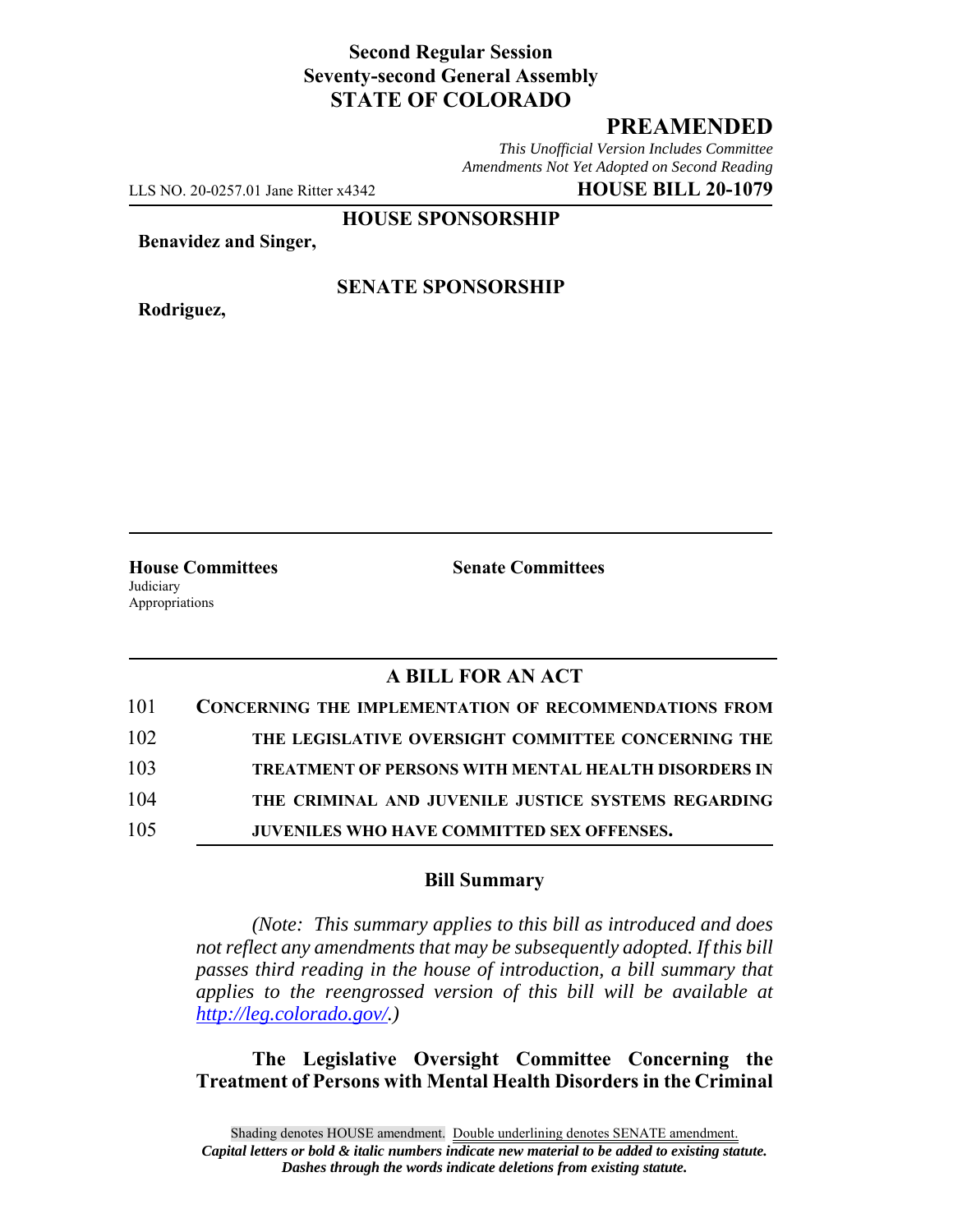**and Juvenile Justice Systems.** The bill implements various recommendations of the legislative oversight committee concerning the treatment of persons with mental health disorders in the criminal and juvenile justice systems regarding juveniles who have committed sex offenses, including:

- ! Specifying that if a juvenile who is moving to Colorado would be otherwise required to register on Colorado's sex offender registry (registry) but the juvenile's duty to register in another state has been terminated by a court order, then the juvenile is not required to register or petition the court for removal from the registry;
- ! Expanding judicial discretion at the time of sentencing to exempt from registration or require juveniles to register for all first offense registerable juvenile sex crimes if a sex offender management board evaluator recommends exemption and the juvenile is otherwise statutorily eligible;
- ! Adding language to adult and juvenile provisions that currently reference only crimes defined as "unlawful sexual behavior" to also include convictions and adjudications for nonsexual crimes where there has been, pursuant to statute, a judicial finding of an underlying factual basis involving unlawful sexual behavior;
- ! Creating a process for the court to reconsider its ruling on whether to require registration if new information is discovered after the court made its initial ruling;
- ! Adding a requirement for the court to issue a ruling or set a mandatory hearing no later than 14 days before the end of each juvenile's sentence concerning a juvenile's ongoing duty to register;
- ! Changing the current law that allows the Colorado Bureau of Investigation (CBI) to inform the requesting party if a person is on the registry so that the CBI may release information about a juvenile only under certain restrictions;
- ! Requiring the CBI to collect data on the number of times information is requested and released concerning juveniles on the registry;
- ! Creating a new unclassified misdemeanor for members of the public who submit a false statement to the CBI for purposes of obtaining juvenile registry information or who use such information in a prohibited manner;
- ! Updating current law regarding the posting of information on the registry to the internet to specifically exclude juveniles:
- ! Clarifying that a local law enforcement agency may not release or post on its website information regarding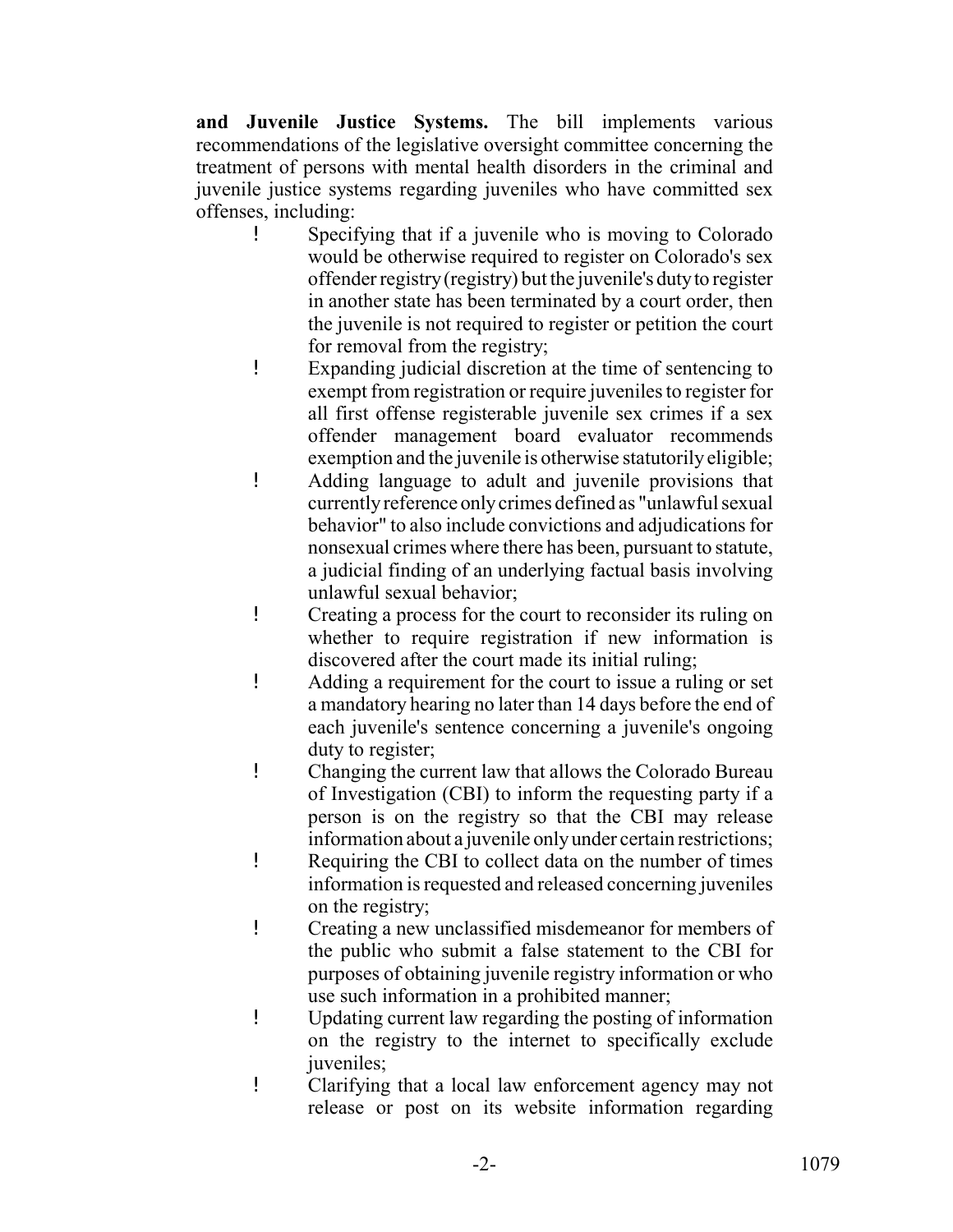juveniles on the registry;

- ! Changing current law that requires lifetime registration for an adult who has more than one adjudication as a juvenile so that juvenile adjudications alone may not trigger mandatory lifetime registration; and
- ! Updating language in the Colorado crime victim rights act to clarify victim rights when a petition or motion is made to terminate sex offender registration.
- *Be it enacted by the General Assembly of the State of Colorado:*
- **SECTION 1.** In Colorado Revised Statutes, 16-22-102, **amend**
- (1); and **add** (1.5) and (4.2) as follows:
- 

 **16-22-102. Definitions.** As used in this article 22, unless the context otherwise requires:

- (1) "Birthday" means a person's birthday as reflected on the notice provided to the person pursuant to section 16-22-106 or 16-22-107 or the person's actual date of birth if the notice does not reflect the person's birthday "ADJUDICATED" OR "ADJUDICATION" MEANS A DETERMINATION BY THE COURT THAT IT HAS BEEN PROVEN BEYOND A REASONABLE DOUBT TO THE TRIER OF FACT THAT A JUVENILE HAS COMMITTED A DELINQUENT ACT OR THAT A JUVENILE HAS PLED GUILTY TO COMMITTING A DELINQUENT ACT. IN ADDITION, WHEN A PREVIOUS CONVICTION MUST BE PLED AND PROVEN AS AN ELEMENT OF AN OFFENSE OR FOR PURPOSES OF SENTENCE ENHANCEMENT, "ADJUDICATION" MEANS CONVICTION.
- (1.5) "BIRTHDAY" MEANS A PERSON'S BIRTHDAY AS REFLECTED ON THE NOTICE PROVIDED TO THE PERSON PURSUANT TO SECTION 16-22-106 OR 16-22-107 OR THE PERSON'S ACTUAL DATE OF BIRTH IF THE NOTICE DOES NOT REFLECT THE PERSON'S BIRTHDAY.
- (4.2) "JUVENILE" MEANS A PERSON WHO IS UNDER EIGHTEEN YEARS OF AGE AT THE TIME OF THE OFFENSE AND WHO HAS NOT BEEN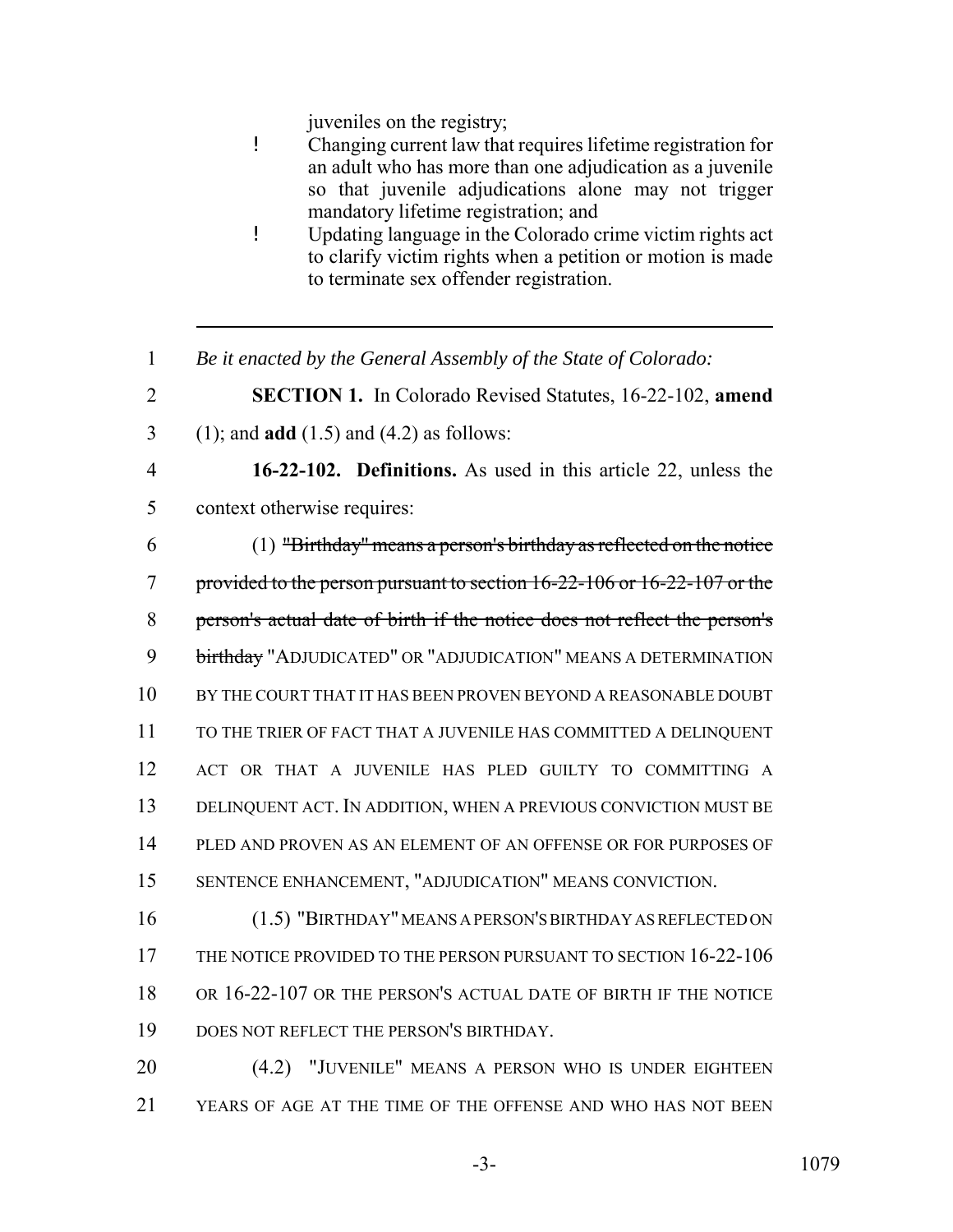CRIMINALLY CONVICTED IN THE DISTRICT COURT OF UNLAWFUL SEXUAL

BEHAVIOR PURSUANT TO SECTION 19-2-517 OR 19-2-518.

 **SECTION 2.** In Colorado Revised Statutes, 16-22-103, **amend** 4 (3), (4), and  $(5)(a)$  as follows:

 **16-22-103. Sex offender registration - required - applicability - exception.** (3) (a) In addition to the persons specified in subsections (1) and (2) of this section, AND EXCEPT AS PROVIDED FOR IN SUBSECTION (3)(b) OF THIS SECTION, any person convicted of an offense in any other state or jurisdiction, including but not limited to a military or federal 10 jurisdiction, for which the person, as a result of the conviction, is required to register if he or she resided in the state or jurisdiction of conviction, or 12 for which such THE person would be required to register if convicted in 13 Colorado, shall be IS required to register in the manner specified in 14 section 16-22-108, so long as such THE person is a temporary or 15 permanent resident of Colorado. Such THE person may petition the court 16 for an order that discontinues the requirement for registration in this state at the times specified in section 16-22-113 for offense classifications that are comparable to the classification of the offense for which the person 19 was convicted in the other state or jurisdiction. Such THE person may petition the court for an order that discontinues the requirement for 21 registration in this state for offense classifications that such THE person would not be required to register for if convicted in Colorado.

 (b) IF A JUVENILE IS REQUIRED TO REGISTER ONLY PURSUANT TO SUBSECTION (3)(a) OF THIS SECTION, AND THE JUVENILE'S DUTY TO REGISTER IN ANOTHER STATE OR JURISDICTION HAS BEEN TERMINATED BY A COURT ORDER, OR IF A TRIAL COURT HAS DETERMINED THAT THE 27 JUVENILE IS NOT REQUIRED TO REGISTER IN THAT STATE OR JURISDICTION,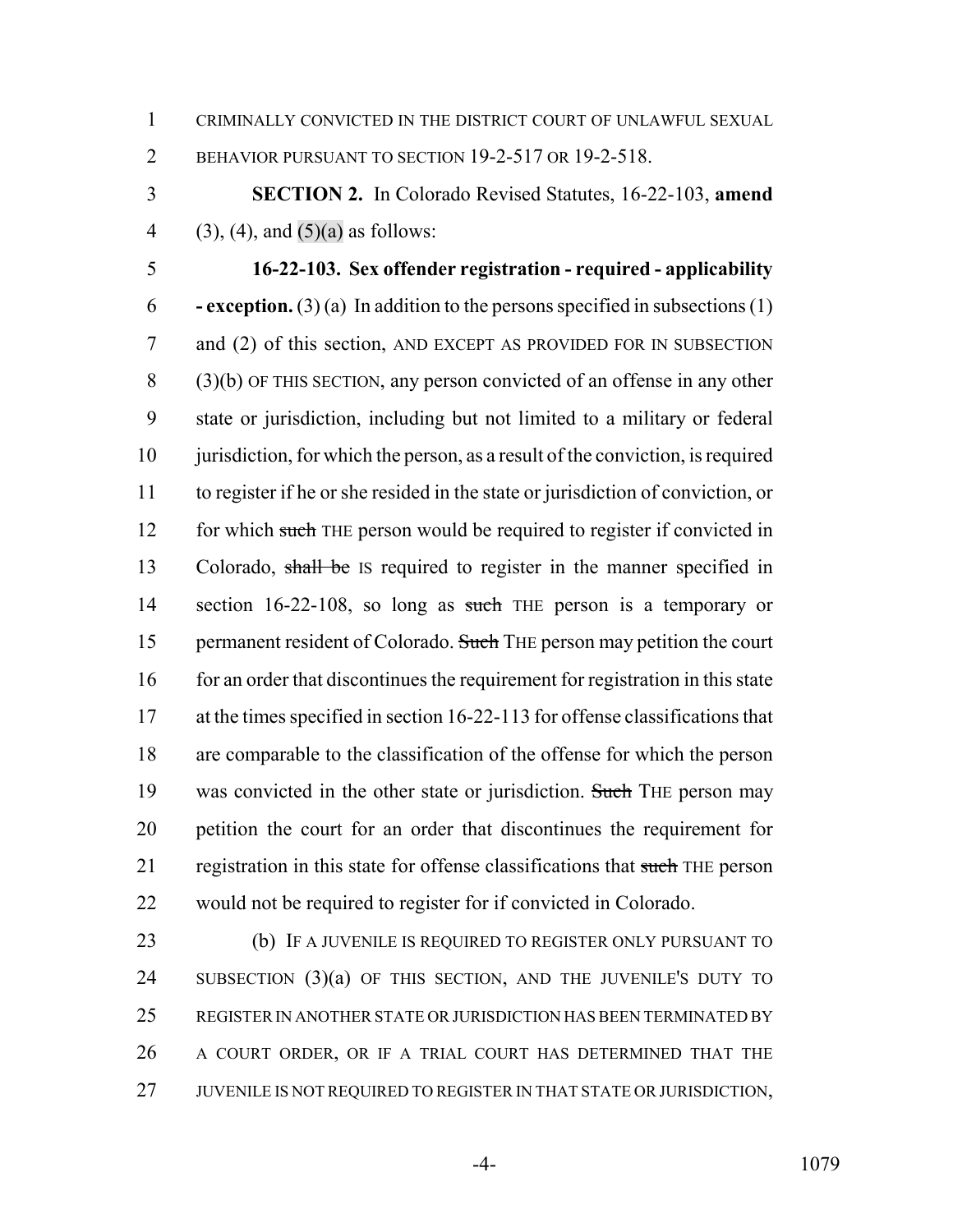THEN THE JUVENILE IS NOT REQUIRED TO FULFILL THE REQUIREMENTS FOR REGISTRATION IN COLORADO, AS SET FORTH IN SECTION 16-22-108, AND IS THEREFORE NOT REQUIRED TO PETITION THE COURT FOR REMOVAL FROM THE COLORADO SEX OFFENDER REGISTRY PURSUANT TO SECTION 16-22-113.

 (4) The provisions of this article 22 apply to any person who receives a disposition or is adjudicated a juvenile delinquent based on the commission of any act that may constitute unlawful sexual behavior or who receives a deferred adjudication based on commission of any act that may constitute unlawful sexual behavior; except that, with respect to 11 section 16-22-113 (1)(a) to (1)(e), a person WHO IS ADJUDICATED OR RECEIVES A DISPOSITION AS A JUVENILE may petition the court for an order 13 to discontinue the duty to register as provided in those paragraphs 14 SUBSECTIONS, but only if the person has not subsequently received a disposition for, been adjudicated a juvenile delinquent for, or been 16 otherwise BEEN convicted AS AN ADULT of any offense involving unlawful sexual behavior OR CONVICTED AS AN ADULT OF ANOTHER OFFENSE, THE UNDERLYING FACTUAL BASIS OF WHICH INVOLVES UNLAWFUL SEXUAL BEHAVIOR. In addition, the duty to provide notice to a person of the duty to register, as set forth in sections 16-22-105 to 16-22-107, applies to juvenile parole and probation officers and appropriate personnel of the division of youth services in the department of human services.

 (5) (a) Notwithstanding any provision of this article 22 to the contrary, if, pursuant to a motion filed by a person described in this 26 subsection (5) or on its own motion, a court determines that the registration requirement specified in this section would be unfairly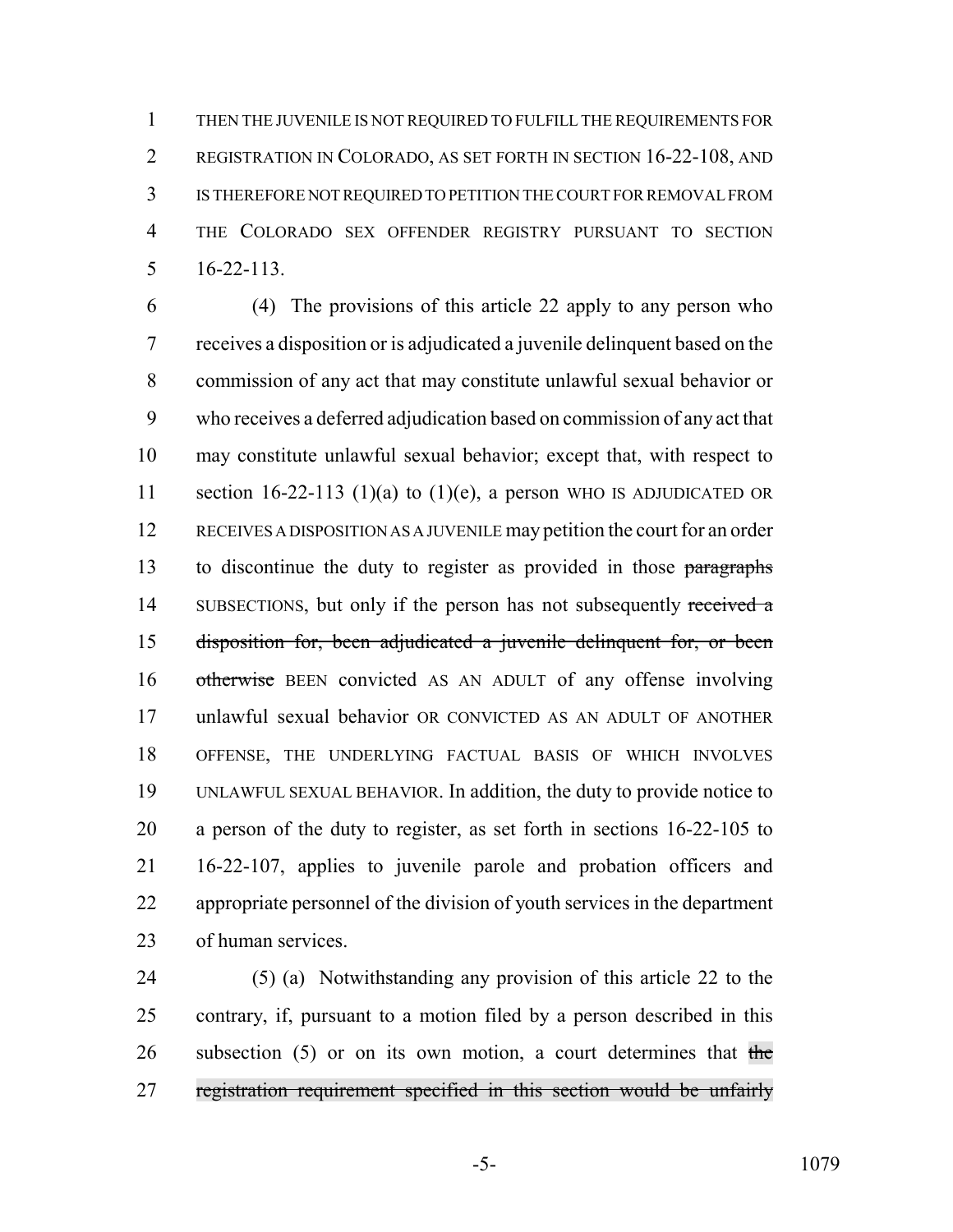1 punitive and that exempting the person from the registration requirement would not pose a significant risk to the community, the court, upon consideration of the totality of the circumstances, may exempt the person from the registration requirements imposed pursuant to this section if:

(I) The person was younger than eighteen years of age at the time

of the commission of the offense; and

 (II) The person has not been previously charged with ADJUDICATED OR RECEIVED A DISPOSITION FOR A SEPARATE OFFENSE INVOLVING unlawful sexual behavior; and

 (III) The offense, as charged in the first petition filed with the court, is a first offense of misdemeanor unlawful sexual contact, as described in section 18-3-404; indecent exposure, as described in section 18-7-302; or sexual exploitation of a child, as described in section 14 18-6-403, and the person's conduct is limited to the elements in posting private images by a juvenile, as described in section 18-7-109 (1), or possessing private images by a juvenile, as described in section 18-7-109 17 (2); and THE PERSON WAS ADJUDICATED OR RECEIVED A DISPOSITION FOR ANY OFFENSE OF UNLAWFUL SEXUAL BEHAVIOR OR ANOTHER OFFENSE, THE UNDERLYING FACTUAL BASIS OF WHICH INVOLVED UNLAWFUL SEXUAL BEHAVIOR; AND

 (IV) The person has received a sex offender evaluation that conforms with the standards developed pursuant to section 16-11.7-103 (4)(i) from an evaluator who meets the standards established by the sex offender management board, and the evaluator recommends exempting the person from the registration requirements based upon the best interests of that person and the community; and

(IV.5) THE COURT HAS CONSIDERED A WRITTEN OR ORAL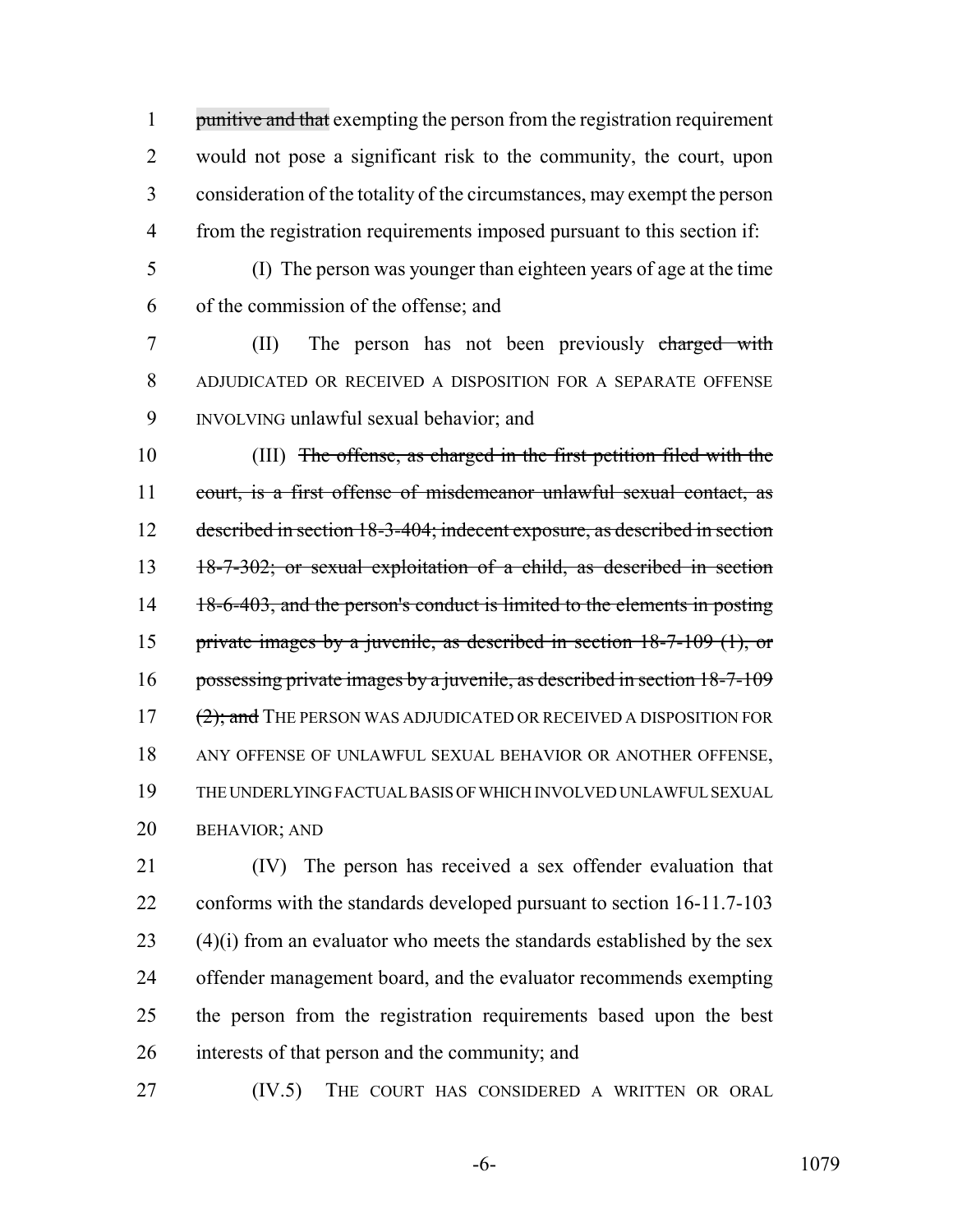STATEMENT BY THE VICTIM OF THE OFFENSE FOR WHICH THE JUVENILE WOULD OTHERWISE BE REQUIRED TO REGISTER, IF PROVIDED BY THE VICTIM, ON THE QUESTION OF WHETHER THE JUVENILE SHOULD BE EXEMPTED FROM THE STATUTORY DUTY TO REGISTER AS A SEX OFFENDER; AND (V) The court makes written findings of fact specifying the grounds for granting such exemption. **SECTION 3.** In Colorado Revised Statutes, 16-22-103, **amend** 10 (1) introductory portion and  $(1)(a)$  as follows: **16-22-103. Sex offender registration - required - applicability - exception.** (1) Effective July 1, 1998, the following persons shall be 13 ARE required to register pursuant to the provisions of section 16-22-108 14 and shall be ARE subject to the requirements and other provisions specified in this article ARTICLE 22: (a) Any person who was convicted on or after July 1, 1991, in the state of Colorado, of an unlawful sexual offense, as defined in section 18 18-3-411 (1), C.R.S., enticement of a child, as described in section 19 18-3-305, C.R.S., or internet luring of a child, as described in section 20 18-3-306, C.R.S. SECTION 18-3-306 (3); **SECTION 4.** In Colorado Revised Statutes, 16-22-108, **amend** 22 (1)(d)(I.5)(A) and (1)(d)(I.5)(B) as follows: **16-22-108. Registration - procedure - frequency - place - change of address - fee.** (1) (d) (I.5) (A) A person convicted AS AN ADULT of an offense in another state or jurisdiction, including but not limited to a military or federal jurisdiction, who, as a result of the conviction, is required to register quarterly as a sex offender in the state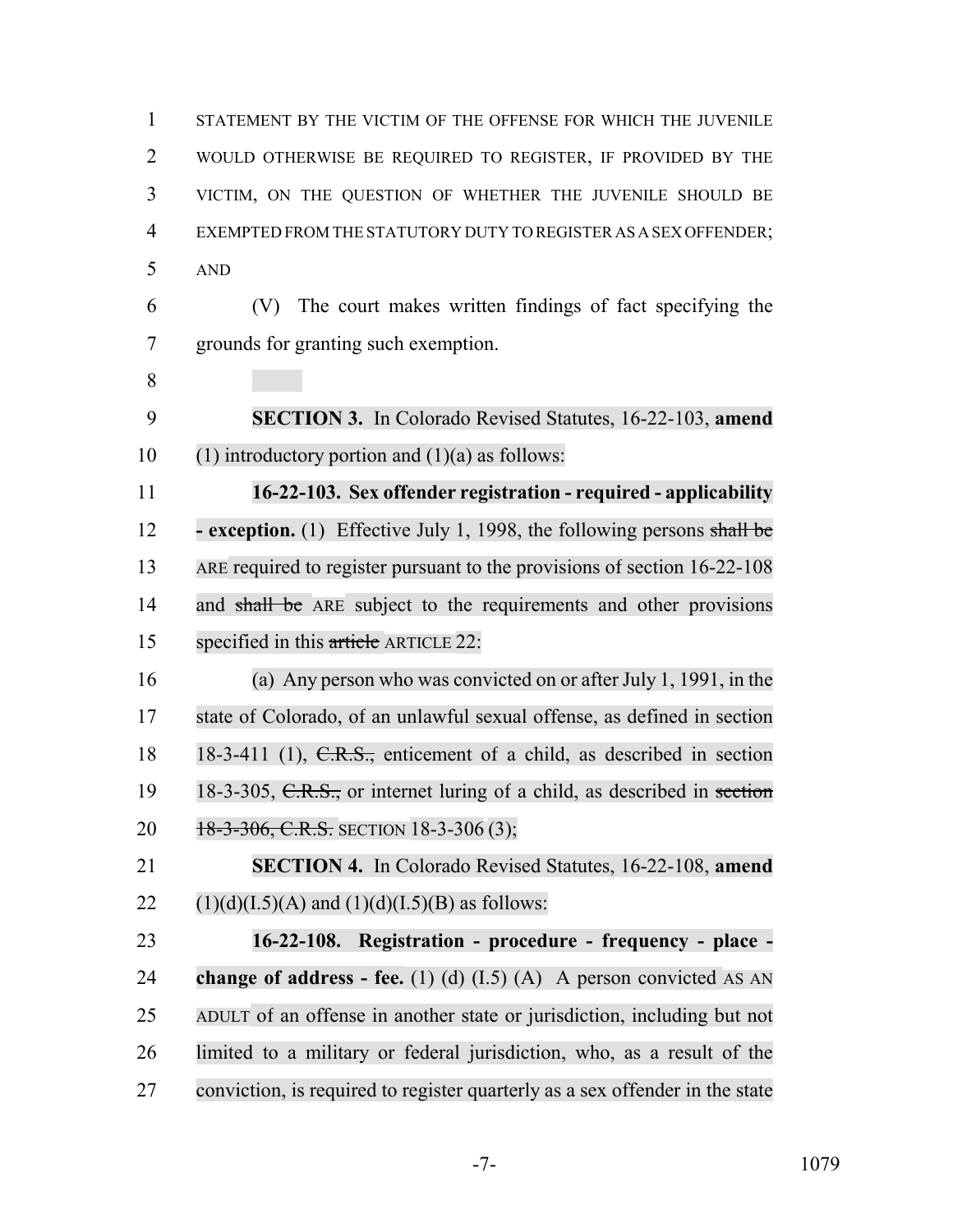or jurisdiction of conviction is required to register as provided in 2 subparagraph  $(I)$  of this paragraph  $(d)$  SUBSECTION  $(1)(d)(I)$  OF THIS SECTION, so long as the person is a temporary or permanent resident of Colorado.

 (B) A person convicted AS AN ADULT of an offense in another state or jurisdiction, including but not limited to a military or federal jurisdiction, which conviction would require the person to register as 8 provided in subparagraph  $(I)$  of this paragraph  $(d)$  SUBSECTION  $(1)(d)(I)$  OF THIS SECTION if the conviction occurred in Colorado, is required to 10 register as provided in said subparagraph  $(H)$  SUBSECTION  $(1)(d)(I)$  OF THIS SECTION, so long as the person is a temporary or permanent resident of Colorado.

 **SECTION 5.** In Colorado Revised Statutes, 16-22-109, **amend** (4) as follows:

 **16-22-109. Registration forms - local law enforcement agencies - duties.** (4) The forms completed by persons required to register 17 pursuant to this article shall be ARTICLE 22 ARE confidential and shall not 18 be ARE NOT open to inspection by the public or any person other than law enforcement personnel, except as provided in sections 16-22-110 (6), 20 16-22-111, and 16-22-112, and section 25-1-124.5. C.R.S.

 **SECTION 6.** In Colorado Revised Statutes, 16-22-110, **amend** (6); and **add** (10) as follows:

 **16-22-110. Colorado sex offender registry - creation - maintenance - release of information - data collection.** (6) (a) The 25 general assembly hereby recognizes the need to balance the expectations of persons convicted of offenses involving unlawful sexual behavior and the public's need to adequately protect themselves and their children from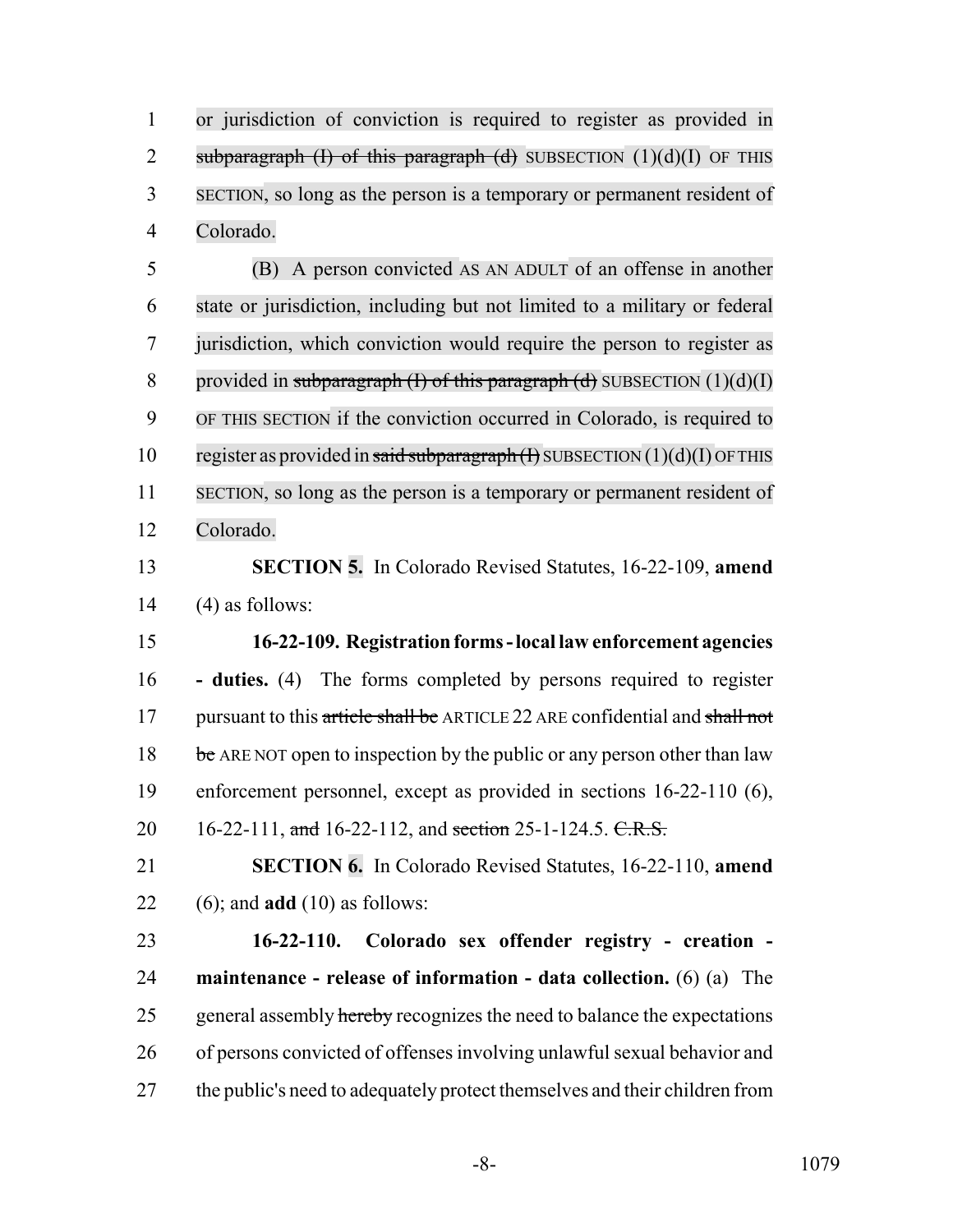these persons, as expressed in section 16-22-112 (1). The general assembly declares, however, that, in making information concerning persons convicted of offenses involving unlawful sexual behavior available to the public, it is not the general assembly's intent that the information be used to inflict retribution or additional punishment on any person convicted of unlawful sexual behavior or of another offense, the underlying factual basis of which involves unlawful sexual behavior.

 (b) Pursuant to a request for a criminal history RECORD check 9 under PURSUANT TO the provisions of part 3 of article 72 of title 24, 10 C.R.S. UNLESS THE PERSON WHO IS THE SUBJECT OF THE CRIMINAL HISTORY RECORD CHECK WAS REQUIRED TO REGISTER SOLELY BECAUSE THE PERSON WAS ADJUDICATED OR RECEIVED A DISPOSITION AS A JUVENILE, the CBI may inform the requesting party as to whether the person who is the subject of the criminal history check is on the sex offender registry. IF SUCH PERSON IS ON THE SEX OFFENDER REGISTRY SOLELY AS A RESULT OF BEING ADJUDICATED OR RECEIVING A DISPOSITION AS A JUVENILE, THE CBI SHALL NOT RELEASE SUCH INFORMATION TO A PERSON OTHER THAN LAW ENFORCEMENT, PROBATION AND PAROLE PERSONNEL, THE DIVISION OF CHILD WELFARE, OR THE VICTIM, AS DEFINED IN SECTION 24-4.1-302 (5).

 (c) A person may request from the CBI a list of persons on the sex 22 offender registry. THE LIST MUST NOT INCLUDE PERSONS WHO ARE ON THE LIST SOLELY FOR HAVING BEEN ADJUDICATED OR RECEIVED DISPOSITIONS AS JUVENILES.

 (d) (Deleted by amendment, L. 2005, p. 611, § 1, effective May 27, 2005.)

27 (e) Any person requesting information pursuant to paragraph (c)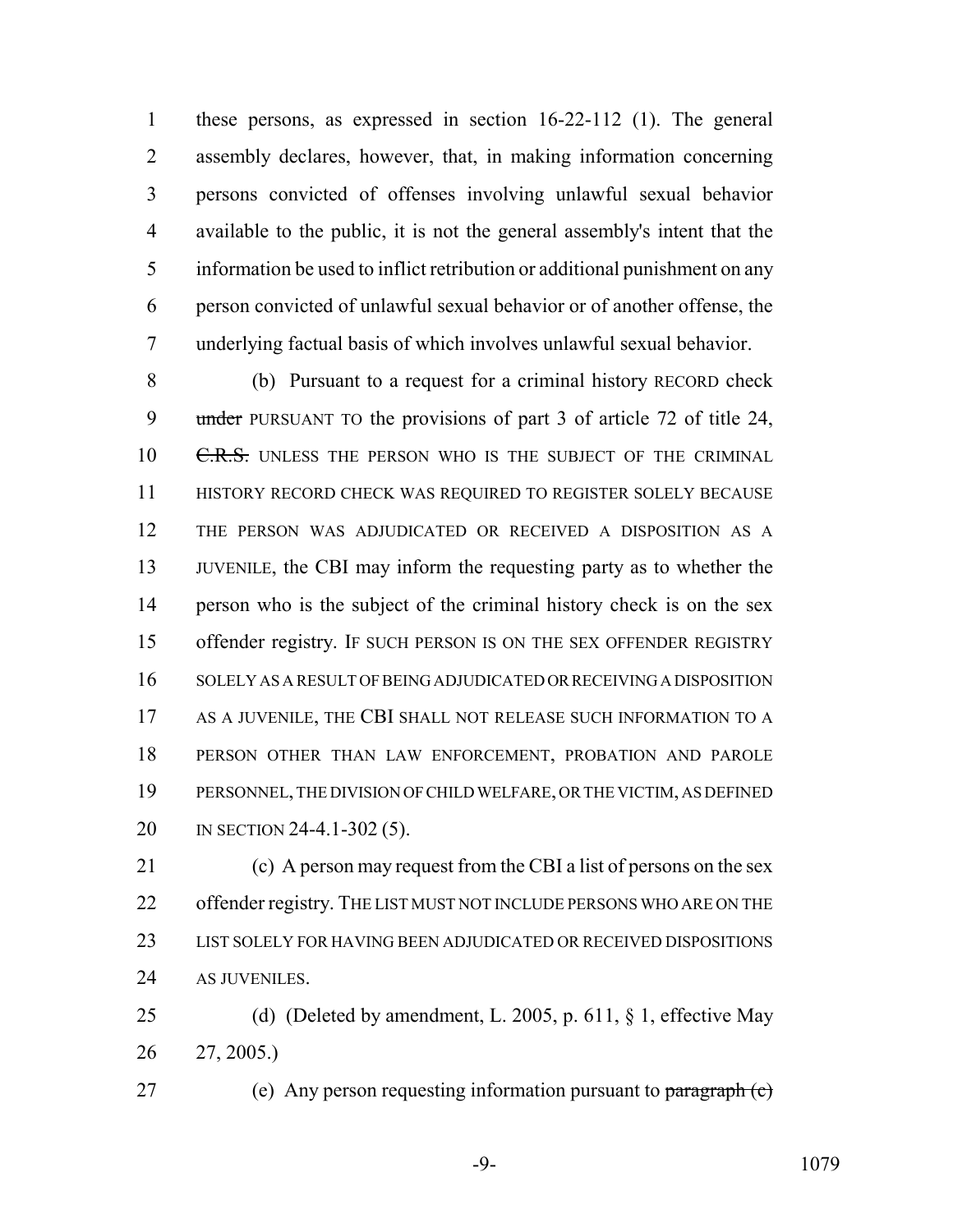1 of this subsection  $(6)$  SUBSECTION  $(6)(c)$  OF THIS SECTION shall show proper identification.

 (f) IF information IS released pursuant to this subsection (6), IT 4 MUST, at a minimum, shall include the name, address or addresses, and aliases of the registrant; the registrant's date of birth; a photograph of the 6 registrant, if requested and readily available; and the conviction OFFENSE THAT LED TO THE REGISTRATION REQUIREMENT; AND THE DATE OF THE OFFENSE resulting in the registrant being required to register pursuant to 9 this article ARTICLE 22. Information concerning victims shall MUST not be released pursuant to this section.

 (g) NOTWITHSTANDING THE PROVISIONS OF THIS SUBSECTION (6) TO THE CONTRARY, CBI MAY RELEASE INFORMATION, AS DESCRIBED IN 13 SUBSECTION (6)(i) OF THIS SECTION, ABOUT THE PERSON REGISTERED AS A RESULT OF BEING ADJUDICATED OR RECEIVING A DISPOSITION AS A JUVENILE IF A PERSON, OTHER THAN THE VICTIM, SUBMITS A REQUEST TO THE CBI FOR THE REGISTRY RECORD OF A NAMED PERSON WHO WAS ADJUDICATED OR RECEIVED A DISPOSITION AS A JUVENILE, AND THE REQUESTING PERSON AFFIRMS IN WRITING THAT THE REQUESTED RECORD SHALL NOT BE:

**(I) PLACED IN PUBLICATION OR POSTED TO A WEBSITE;** 

**(II) USED FOR THE PURPOSE OF OBTAINING A PECUNIARY GAIN OR** FINANCIAL BENEFIT FOR ANY PERSON OR ENTITY; OR

 (III) USED OR DISSEMINATED IN ANY MANNER WITH THE INTENT TO HARASS, INTIMIDATE, COERCE, OR CAUSE SERIOUS EMOTIONAL DISTRESS TO ANY PERSON, INCLUDING THE NAMED PERSON.

26 (h) IN ADDITION TO THE WRITTEN AFFIRMATION REQUIRED BY 27 SUBSECTION (6)(g) OF THIS SECTION, THE PERSON REQUESTING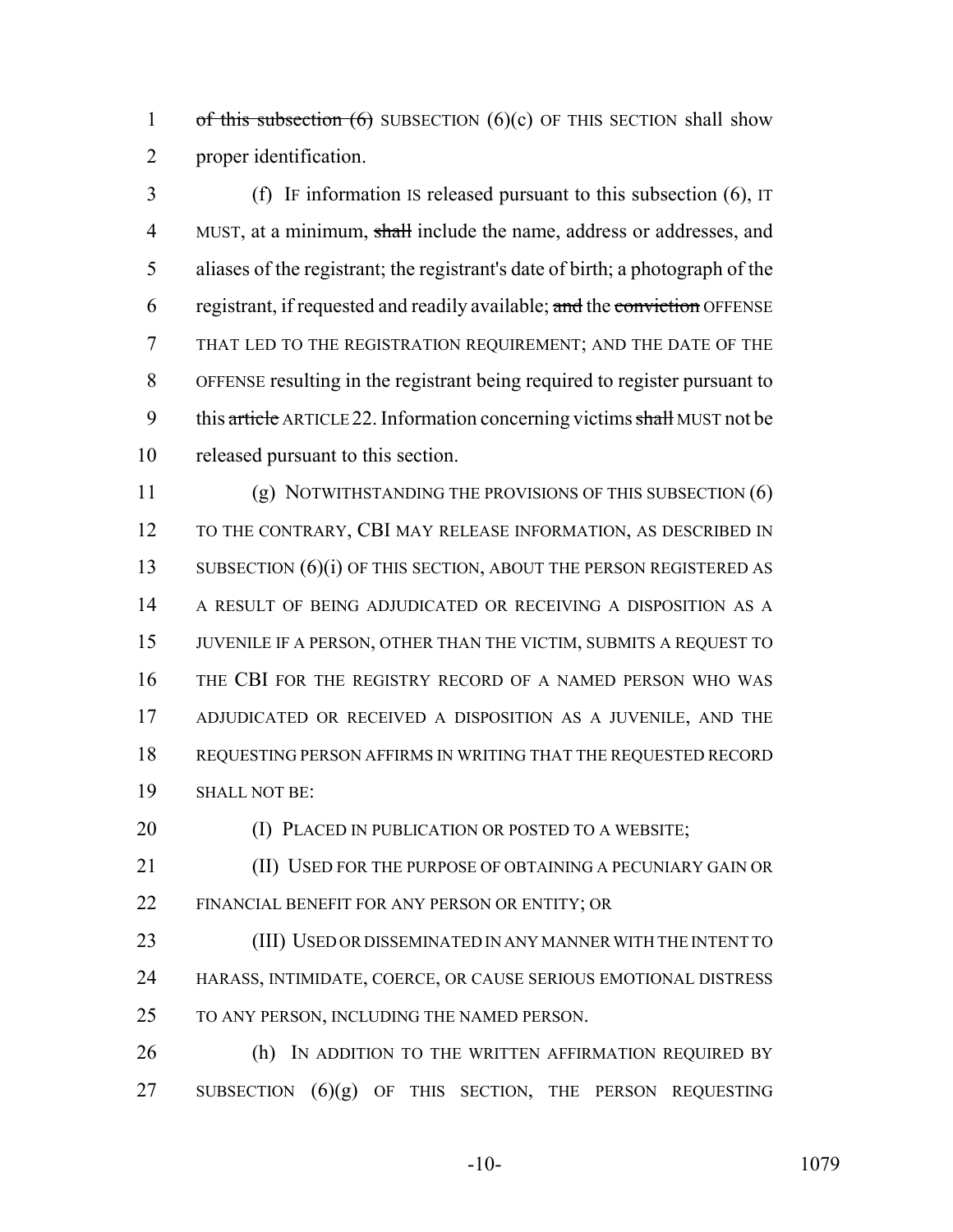INFORMATION SHALL AFFIRM IN WRITING THAT HE OR SHE HAS A NEED FOR THE SEX OFFENDER INFORMATION CONCERNING THE PERSON WHO WAS ADJUDICATED OR RECEIVED A DISPOSITION AS A JUVENILE AND DESCRIBES THAT NEED IN WRITING.

 (i) UPON RECEIPT OF THE WRITTEN AFFIRMATIONS REQUIRED BY 6 SUBSECTIONS  $(6)(g)$  AND  $(6)(h)$  OF THIS SECTION, THE CBI SHALL RELEASE TO THE REQUESTING PERSON THE REGISTRY RECORD THAT IS LIMITED TO INCLUDE ONLY THE PERSON'S REGISTRATION STATUS, FULL NAME, ALIASES, DATE OF BIRTH, AND CURRENT ADDRESS OR ADDRESSES; A PHOTOGRAPH OF THE REGISTRANT, IF REQUESTED AND READILY AVAILABLE; THE OFFENSE THAT LED TO THE REGISTRATION; AND THE DATE OF THE OFFENSE AS SUCH INFORMATION CONCERNS THE PERSON WHO WAS ADJUDICATED OR RECEIVED A DISPOSITION AS A JUVENILE. INFORMATION CONCERNING VICTIMS MUST NOT BE RELEASED PURSUANT TO THIS SECTION.

 (j) NOTHING IN THIS SUBSECTION (6) LIMITS THE VICTIM'S ACCESS 17 TO INFORMATION PURSUANT TO SECTION 24-4.1-302.5.

 (10) ON OR BEFORE JULY 1,2021, AND EVERY JULY 1 THEREAFTER, THE CBI SHALL PREPARE A REPORT THAT DETAILS THE NUMBER OF REQUESTS FOR SEX OFFENDER REGISTRATION INFORMATION FOR JUVENILES RECEIVED ANNUALLY PURSUANT TO SUBSECTION (6) OF THIS SECTION AS WELL AS THE NUMBER OF TIMES SUCH INFORMATION WAS RELEASED. THE CBI SHALL INCLUDE THE REPORT AS A PART OF ITS PRESENTATION TO ITS COMMITTEE OF REFERENCE AT A HEARING HELD PURSUANT TO SECTION 25 2-7-203 OF THE "STATE MEASUREMENT FOR ACCOUNTABLE, RESPONSIVE, AND TRANSPARENT (SMART) GOVERNMENT ACT".

**SECTION 7.** In Colorado Revised Statutes, 16-22-111, **amend**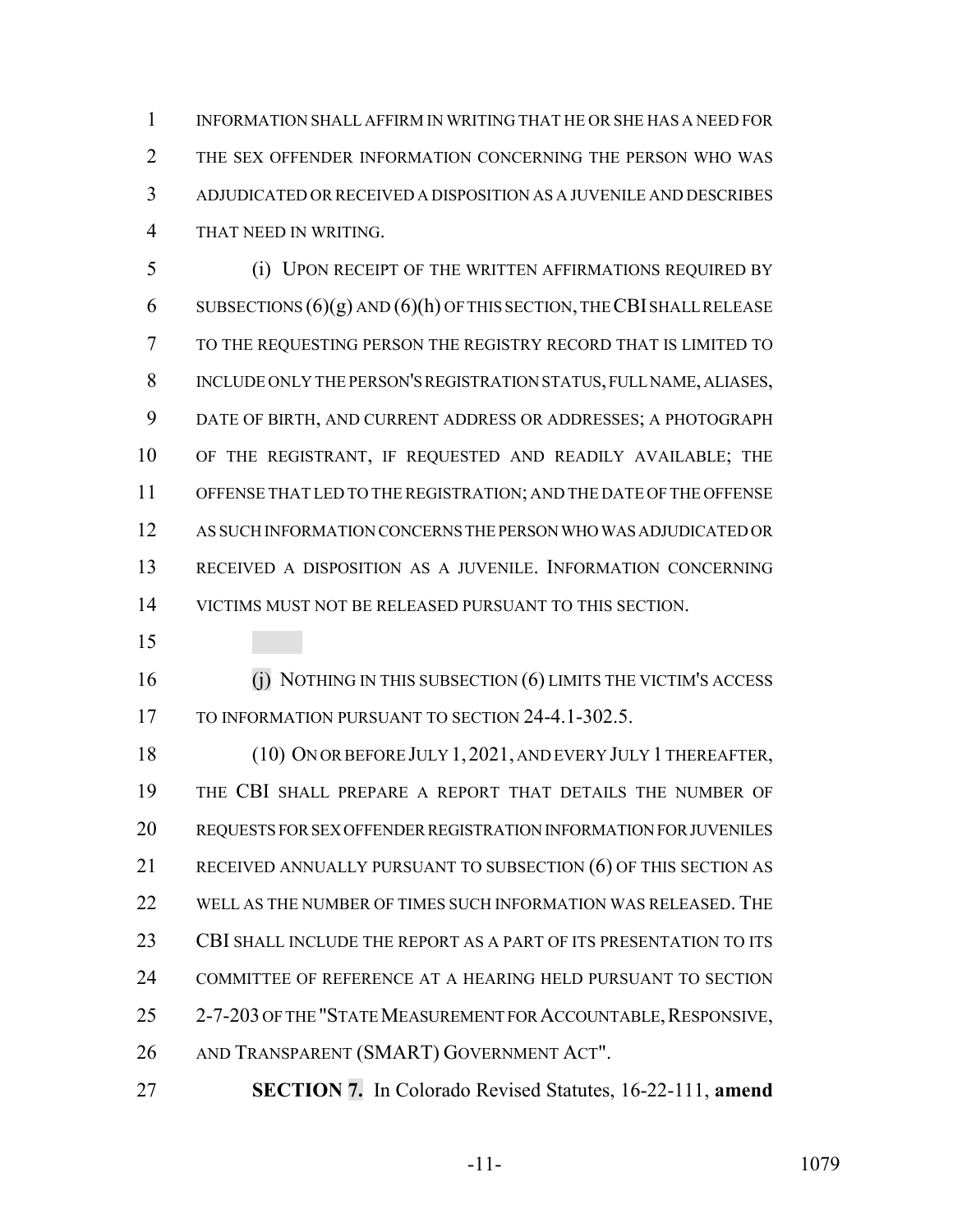(1) introductory portion as follows:

 **16-22-111. Internet posting of sex offenders - procedure.** (1) The CBI shall post a link on the state of Colorado home page on the internet to a list containing the names, addresses, and physical descriptions of certain persons and descriptions of the offenses committed 6 by said persons. A person's physical description shall MUST include, but need not be limited to, the person's sex, height, and weight, any identifying characteristics of the person, and a digitized photograph or 9 image of the person. The list shall MUST specifically exclude any 10 reference to any victims of the offenses. The list shall MUST SPECIFICALLY EXCLUDE PERSONS WHO ARE REQUIRED TO REGISTER SOLELY BECAUSE THEY WERE ADJUDICATED OR RECEIVED DISPOSITIONS AS JUVENILES BUT MUST include the following persons:

 **SECTION 8.** In Colorado Revised Statutes, 16-22-112, **amend** (2)(a), (2)(b)(I), and (3)(b); and **repeal** (2)(b)(III) and (2)(b)(IV) as follows:

 **16-22-112. Release of information - law enforcement agencies.** (2) (a) A local law enforcement agency shall release information regarding any person, EXCEPT FOR A PERSON WHO IS REQUIRED TO REGISTER SOLELY BECAUSE THE PERSON WAS ADJUDICATED OR RECEIVED A DISPOSITION AS A JUVENILE, registered with the local law enforcement 22 agency pursuant to this article ARTICLE 22 to any person residing within the local law enforcement agency's jurisdiction. In addition, the local law 24 enforcement agency may post the information specified in paragraph (b) 25 of this subsection  $(2)$  SUBSECTION  $(2)(b)$  OF THIS SECTION on the law enforcement agency's website.

(b) A local law enforcement agency may post on its website sex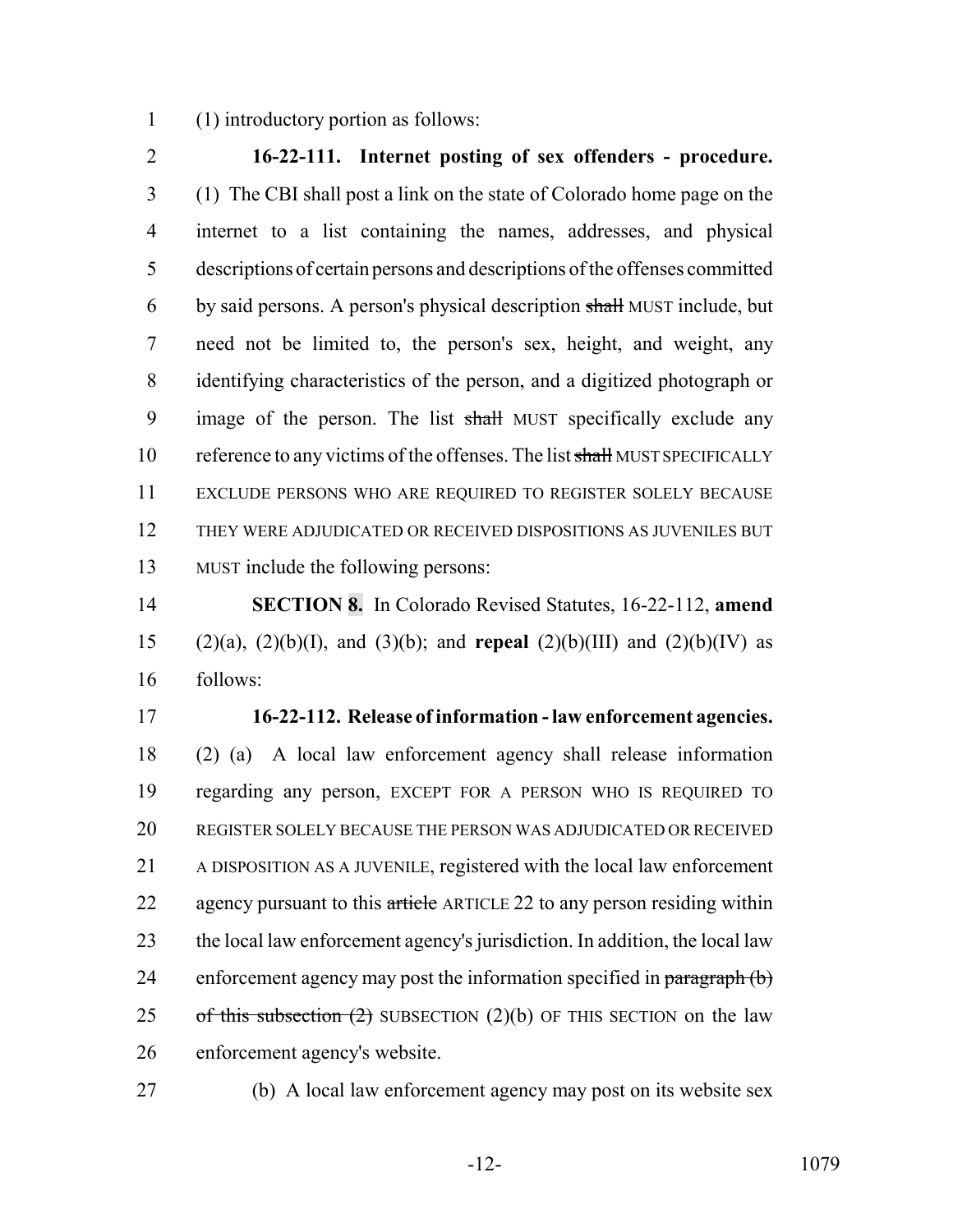offender registration information of a person from its registration list only if the person is:

 (I) An adult convicted of a felony requiring the adult to register pursuant to section 16-22-103; OR

 (III) A juvenile with a second or subsequent adjudication involving unlawful sexual behavior or for a crime of violence as defined 7 in section 18-1.3-406, C.R.S.; or

 (IV) A juvenile who is required to register pursuant to section 9 16-22-103 because he or she was adjudicated for an offense that would 10 have been a felony if committed by an adult and has failed to register as required by section 16-22-103.

 (3) (b) At its discretion, a local law enforcement agency may release information regarding any person, EXCEPT FOR A PERSON WHO IS REQUIRED TO REGISTER SOLELY BECAUSE THE PERSON WAS ADJUDICATED OR RECEIVED A DISPOSITION AS A JUVENILE, registered with the local law 16 enforcement agency pursuant to this article ARTICLE 22 to any person who does not reside within the local law enforcement agency's jurisdiction or may post the information specified in paragraph (b) of subsection (2) SUBSECTION (2)(b) of this section on the law enforcement agency's website. If a local law enforcement agency does not elect to release information regarding any person registered with the local law enforcement agency to a person not residing within the local law enforcement agency's jurisdiction, the local law enforcement agency may submit a request from the person to the CBI.

 **SECTION 9.** In Colorado Revised Statutes, 16-22-113, **amend** 26 (1)(e),  $(1.3)(b)(I)$ ,  $(3)$  introductory portion, and  $(3)(c)$  as follows:

**16-22-113. Petition for removal from registry - mandatory**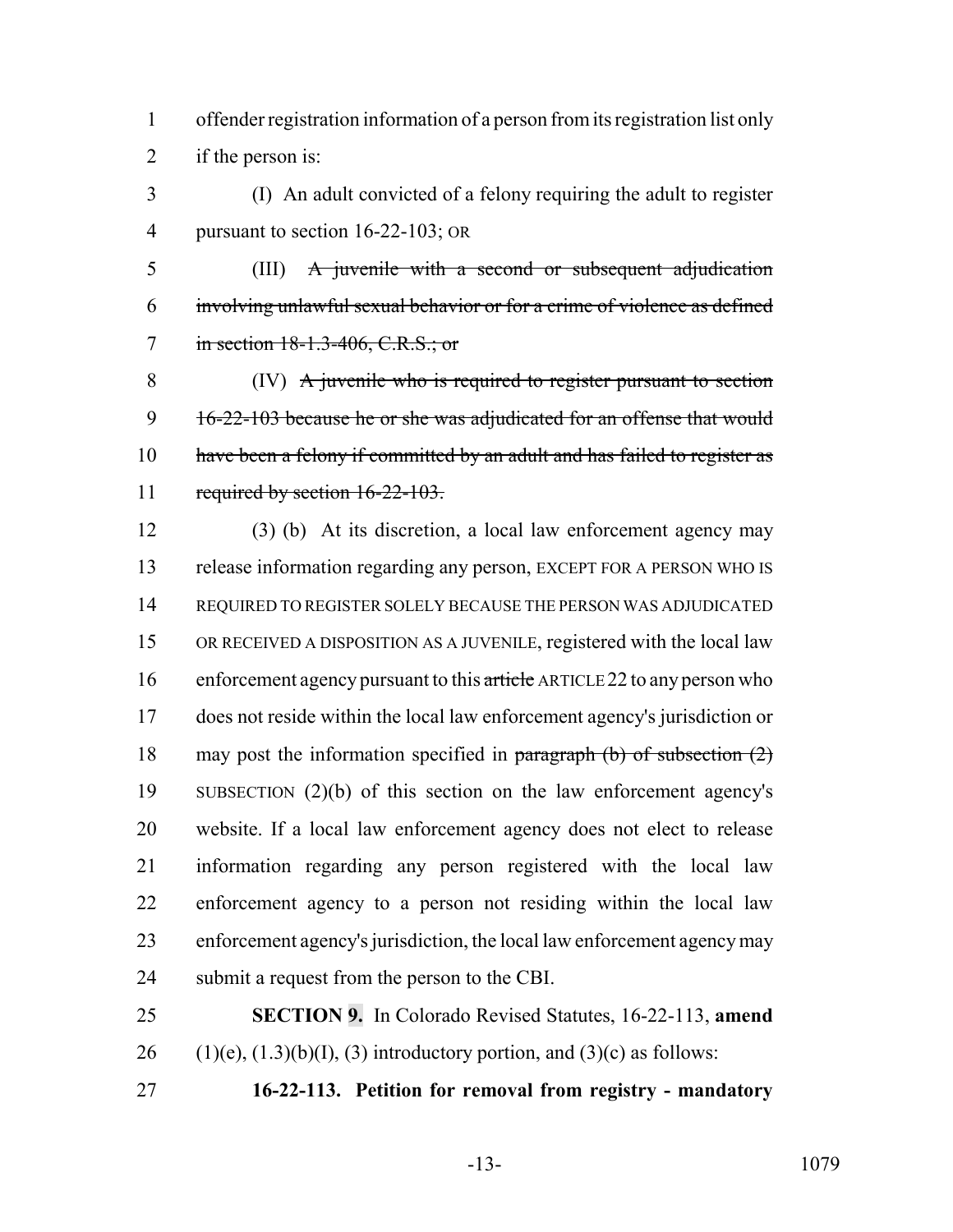**hearing for discontinuation and removal.** (1) Except as otherwise provided in subsection (3) of this section, any person required to register pursuant to section 16-22-103 or whose information is required to be posted on the internet pursuant to section 16-22-111 may file a petition with the court that issued the order of judgment for the conviction that requires the person to register for an order to discontinue the requirement for such registration or internet posting, or both, as follows:

 (e) Except as otherwise provided in subparagraph (II) of 9 paragraph (b) of subsection  $(1.3)$  SUBSECTION  $(1.3)(b)(II)$  of this section, if the person was younger than eighteen years of age at the time of commission of the offense, after the successful completion of and discharge from a juvenile sentence or disposition, and if the person prior 13 to such time has not been subsequently convicted or has AS AN ADULT OF UNLAWFUL SEXUAL BEHAVIOR, OR FOR ANY OTHER OFFENSE, THE UNDERLYING FACTUAL BASIS OF WHICH INVOLVED UNLAWFUL SEXUAL BEHAVIOR, OR DOES NOT HAVE a pending prosecution for unlawful sexual behavior AS AN ADULT or for any other offense, the underlying factual basis of which involved unlawful sexual behavior, and the court did not issue an order either continuing the duty to register or discontinuing the 20 duty to register pursuant to paragraph  $(b)$  of subsection  $(1.3)$  SUBSECTION  $(1.3)(b)$  of this section. Any person petitioning pursuant to this paragraph 22 (e) SUBSECTION (1)(e) may also petition for an order removing his or her name from the sex offender registry. In determining whether to grant the order, the court shall consider whether the person is likely to commit a subsequent offense of or involving unlawful sexual behavior. The court shall base its determination on recommendations from the person's probation or community parole officer, the person's treatment provider,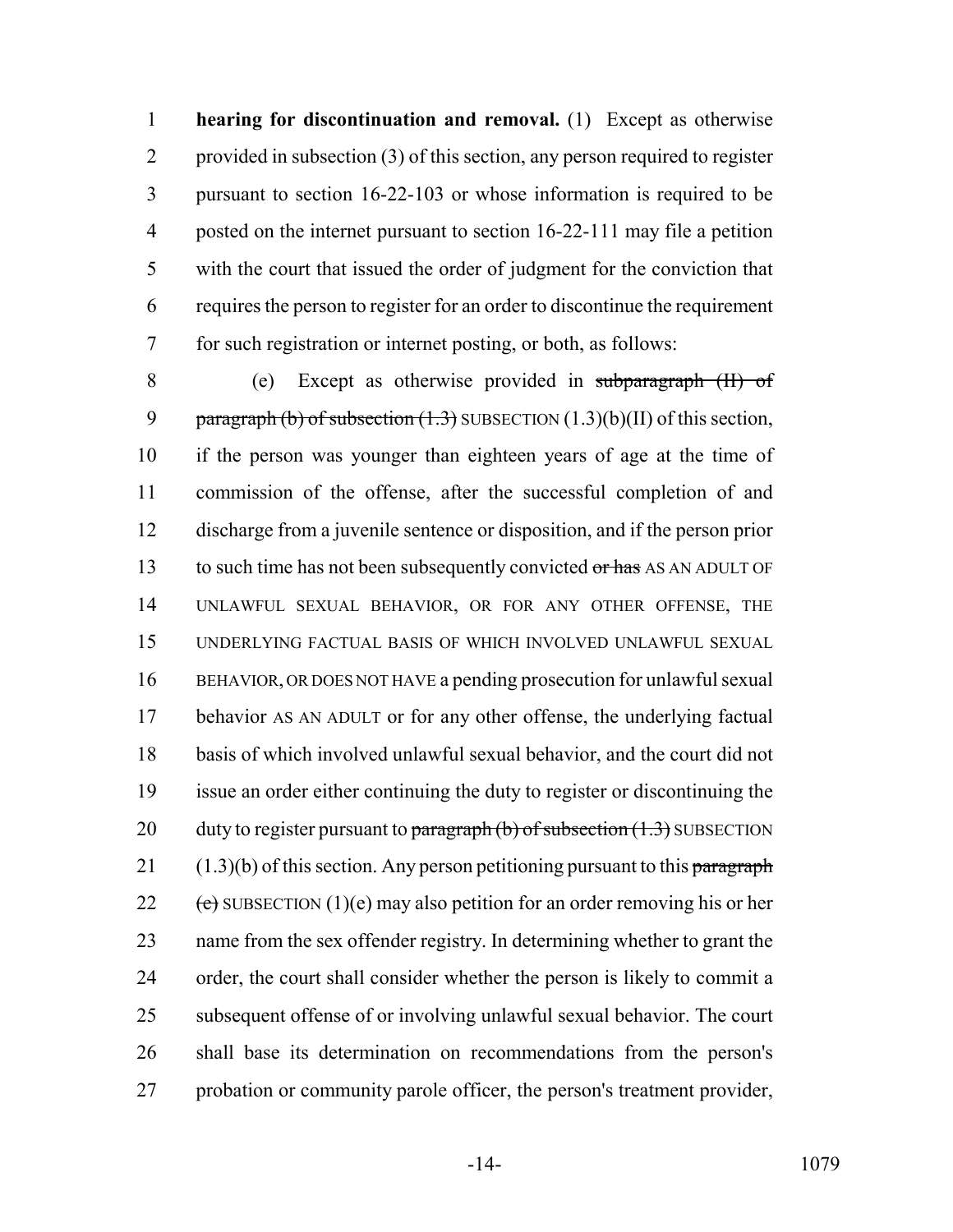and the prosecuting attorney for the jurisdiction in which the person was tried and on the recommendations included in the person's presentence investigation report. In addition, the court shall consider any written or oral testimony submitted by the victim of the offense for which the petitioner was required to register. Notwithstanding the provisions of this subsection (1), a juvenile who files a petition pursuant to this section may file the petition with the court to which venue is transferred pursuant to 8 section 19-2-105, C.R.S., if any.

9 (1.3) (b) (I) If a PERSON ADJUDICATED OR WHO RECEIVED A 10 DISPOSITION AS A juvenile is eligible to petition to discontinue his or her 11 duty to register pursuant to paragraph (e) of subsection (1) of this section 12 REQUIRED TO REGISTER PURSUANT TO SECTION 16-22-103, the court, at 13 least sixty-three days before discharging WITHIN FOURTEEN DAYS OF THE 14 END OF the juvenile's sentence, shall notify each of the parties described 15 in paragraph (a) of subsection (2) SUBSECTION (2)(a) of this section, the 16 juvenile, and the victim of the offense for which the juvenile was required 17 to register, if the victim has requested notice and has provided current 18 contact information, that the court shall consider whether to order that the 19 juvenile may discontinue his or her duty to register when the court 20 discharges the juvenile's sentence. The court shall set the matter for 21 hearing if any of the parties described in paragraph (a) of subsection  $(2)$ 22 of this section or the ANY DISTRICT ATTORNEY OR A victim of the offense 23 objects, or if the juvenile requests a hearing. and shall IF AN OBJECTION 24 IS NOT FILED WITHIN SIXTY-THREE DAYS AFTER RECEIPT OF THE NOTICE, 25 THE COURT SHALL, ON THE SIXTY-FOURTH DAY OR THE NEXT DAY THE 26 COURT IS IN SESSION IF THE SIXTY-FOURTH DAY FALLS ON A SATURDAY, 27 SUNDAY, OR COURT HOLIDAY, EITHER ISSUE AN ORDER, AFTER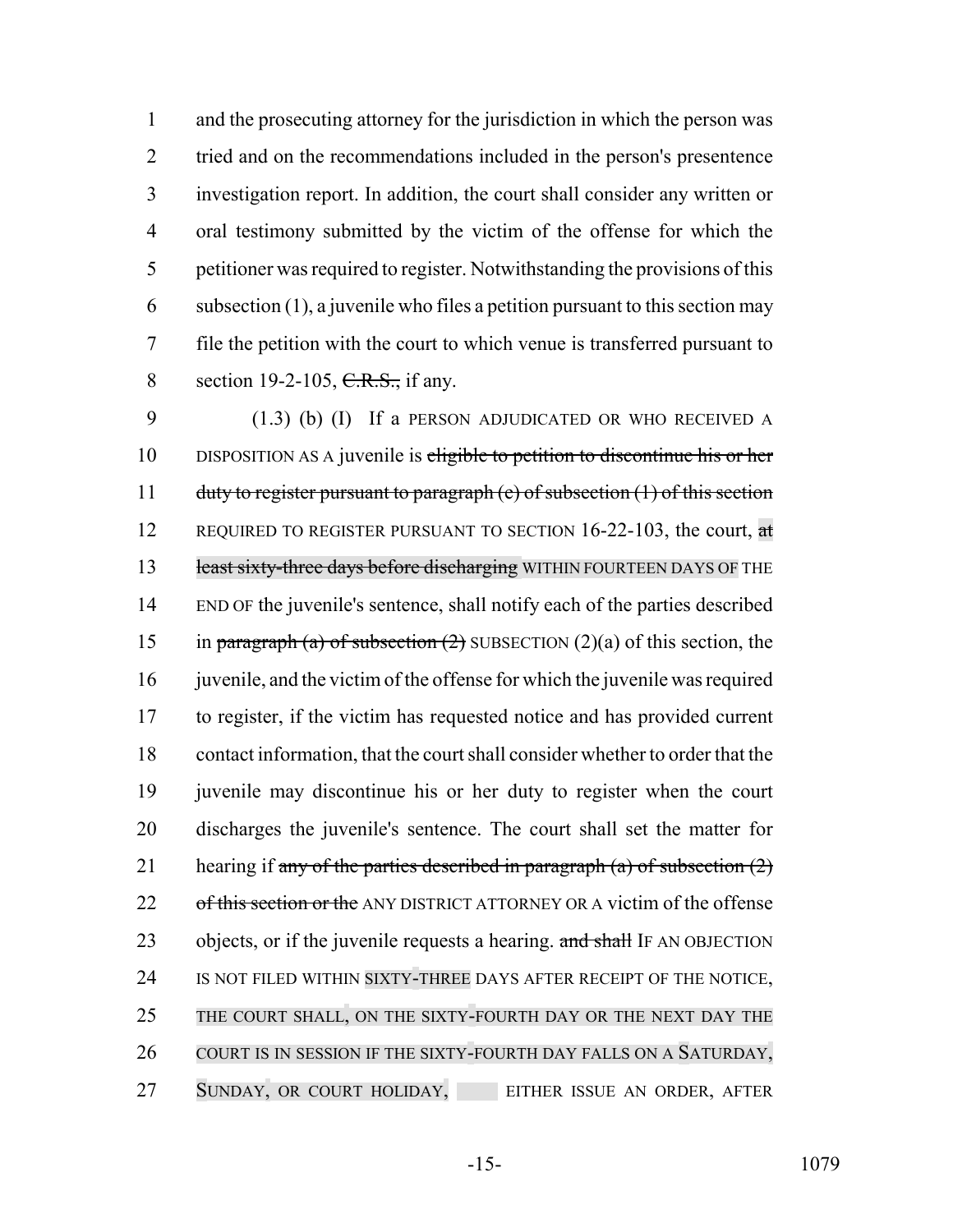DETERMINATION THAT THE JUVENILE IS ELIGIBLE TO DISCONTINUE REGISTRATION PURSUANT TO SUBSECTION (1)(e) OF THIS SECTION AND A REVIEW OF THE RELEVANT CRITERIA THAT DISCONTINUES THE JUVENILE'S DUTY TO REGISTER, OR SET THE MATTER FOR A HEARING TO DETERMINE IF THE JUVENILE'S DUTY TO REGISTER CONTINUES. AT ANY HEARING, THE COURT SHALL DETERMINE WHETHER THE JUVENILE IS ELIGIBLE TO DISCONTINUE REGISTRATION PURSUANT TO SUBSECTION (1)(e) OF THIS SECTION AND, IF ELIGIBLE, consider the criteria in paragraph (e) of 9 subsection  $(1)$  SUBSECTION  $(1)(e)$  of this section in determining whether to continue or discontinue the duty to register. If the court enters an order 11 discontinuing the juvenile's duty to register, the department of human 12 services COURT shall send a copy of the order to each local law enforcement agency with which the juvenile is registered, the juvenile parole board, and to the CBI. If the victim of the offense has requested notice, the court shall notify the victim of its decision either to continue or discontinue the juvenile's duty to register.

 (3) The following persons are not eligible for relief pursuant to 18 this section, but shall be ARE subject for the remainder of their natural lives to the registration requirements specified in this article 22 or to the comparable requirements of any other jurisdictions in which they may reside:

22 (c) Any adult who has more than one conviction or adjudication AS AN ADULT for unlawful sexual behavior OR ANY OTHER OFFENSE, THE UNDERLYING FACTUAL BASIS OF WHICH IS UNLAWFUL SEXUAL BEHAVIOR PURSUANT TO SECTION 16-22-103 (2), in this state or any other 26 jurisdiction, OR HAS A CONVICTION AS AN ADULT AND ONE OR MORE ADJUDICATIONS AS A JUVENILE FOR UNLAWFUL SEXUAL BEHAVIOR OR FOR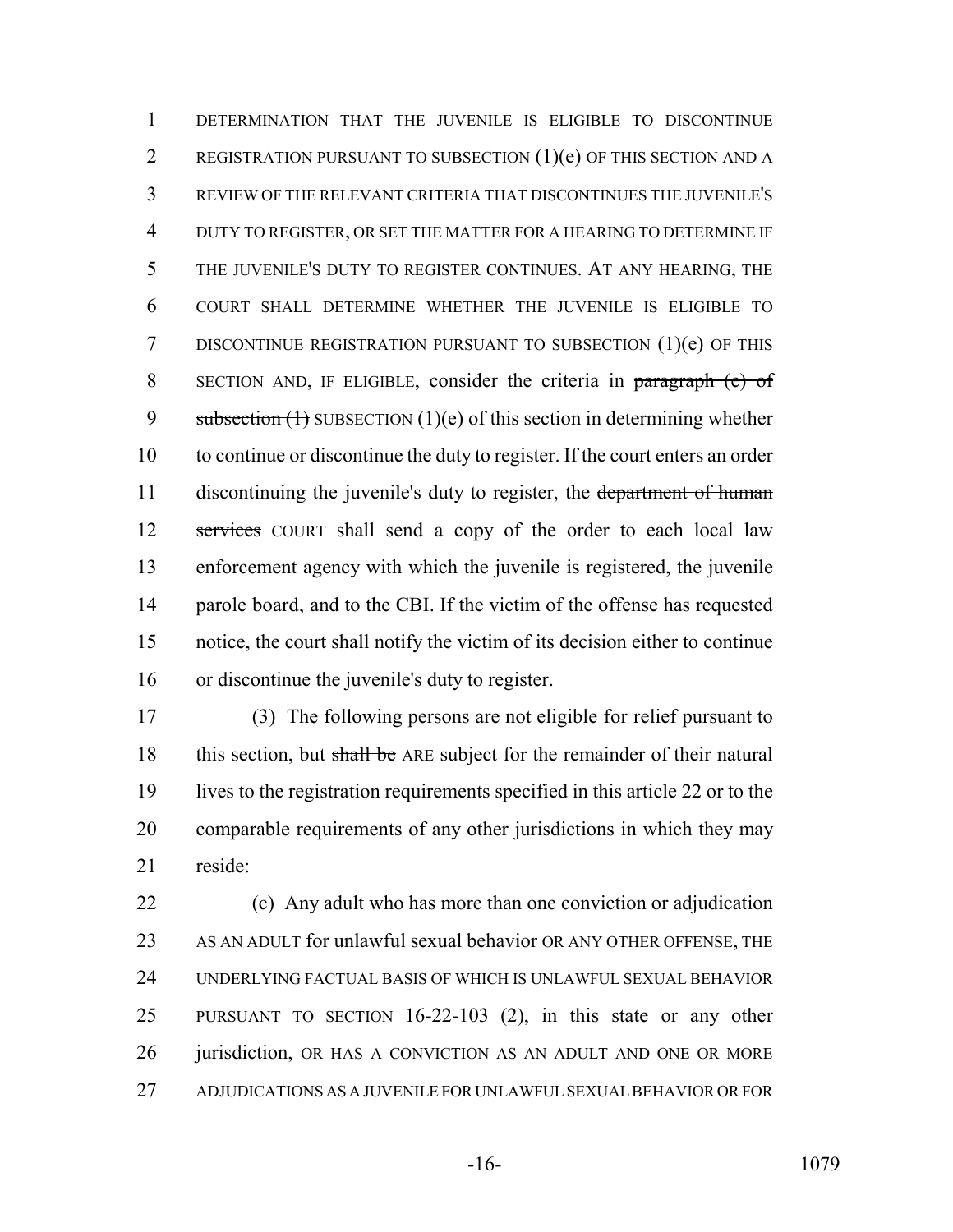| $\mathbf{1}$   | ANY OTHER OFFENSE, THE UNDERLYING FACTUAL BASIS OF WHICH IS                 |
|----------------|-----------------------------------------------------------------------------|
| 2              | UNLAWFUL SEXUAL BEHAVIOR PURSUANT TO SECTION 16-22-103 (2), IN              |
| 3              | THIS STATE OR ANY OTHER JURISDICTION.                                       |
| $\overline{4}$ | <b>SECTION 10.</b> In Colorado Revised Statutes, add 18-9-310.5 as          |
| 5              | follows:                                                                    |
| 6              | 18-9-310.5. False statement to CBI for sex offender registry                |
| 7              | information. A PERSON WHO VIOLATES THE PROVISIONS OF SECTION                |
| 8              | 16-22-110 (6) OR WHO SUBMITS A FALSE STATEMENT TO THE COLORADO              |
| 9              | BUREAU OF INVESTIGATION TO OBTAIN INFORMATION FROM THE SEX                  |
| 10             | OFFENDER REGISTRY PURSUANT TO THE PROVISIONS OF SECTION 16-22-110           |
| 11             | $(6)(g)$ OR $(6)(h)$ , COMMITS AN UNCLASSIFIED MISDEMEANOR AND SHALL        |
| 12             | BE PUNISHED BY A FINE OF UP TO ONE THOUSAND DOLLARS FOR EACH                |
| 13             | VIOLATION.                                                                  |
| 14             | SECTION 11. In Colorado Revised Statutes, 24-4.1-302, amend                 |
| 15             | $(2)(r)$ as follows:                                                        |
| 16             | 24-4.1-302. Definitions. As used in this part 3, and for no other           |
| 17             | purpose, including the expansion of the rights of any defendant:            |
| 18             | (2) "Critical stages" means the following stages of the criminal            |
| 19             | justice process:                                                            |
| 20             | (r) Any petition $by$ a sex offender to terminate sex offender              |
| 21             | registration OR MOTION TO TERMINATE SEX OFFENDER REGISTRATION               |
| 22             | FILED PURSUANT TO SECTION 16-22-113;                                        |
| 23             | SECTION 12. In Colorado Revised Statutes, 24-4.1-302.5,                     |
| 24             | <b>amend</b> $(1)(b.7)$ as follows:                                         |
| 25             | 24-4.1-302.5. Rights afforded to victims - definitions. (1) In              |
| 26             | order to preserve and protect a victim's rights to justice and due process, |
| 27             | each victim of a crime has the following rights:                            |